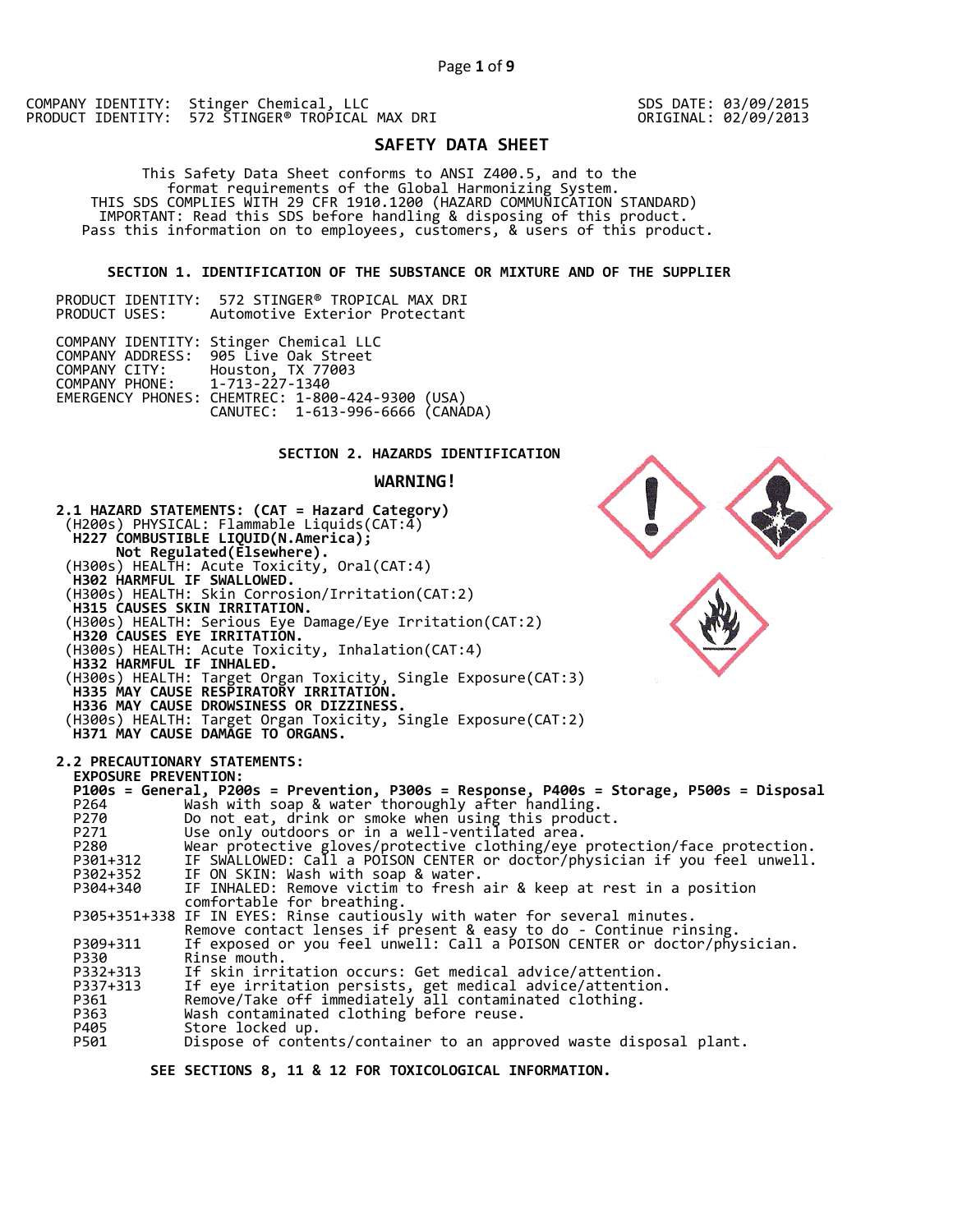COMPANY IDENTITY: Stinger Chemical, LLC<br>
DRODUCT IDENTITY: 572 STINGER® TRORICAL MAY DRINER SOMETHAL: 02/09/2015 PRODUCT IDENTITY: 572 STINGER® TROPICAL MAX DRI

### **SECTION 3. COMPOSITION/INFORMATION ON INGREDIENTS**

| MATERIAL                    | CAS#         | <b>EINECS#</b>           | WT %     |
|-----------------------------|--------------|--------------------------|----------|
| Water                       | 7732-18-5    | 231-791-2                | 65-75    |
| Quaternary Amine            | Confidential | -                        | 20-30    |
| Sweetened Middle Distillate | 64741-86-2   |                          | $5 - 15$ |
| 2-Butoxyethanol             | 111-76-2     | 203-905-0                | $0 - 10$ |
| C9-11 Alcohols, Ethoxylated | 68439-46-3   | $\overline{\phantom{0}}$ | A-5      |

The specific chemical component identities and/or the exact component percentages of this material may be withheld as trade secrets. This information is made available to health professionals, employees, and designated representatives in accordance with the applicable provisions of 29 CFR 1910.1200̄ (I)(1).  $\overline{\phantom{a}}$ 

TRACE COMPONENTS: Trace ingredients (if any) are present in < 1% concentration, (< 0.1% for potential carcinogens, reproductive toxins, respiratory tract mutagens, and sensitizers). None of the trace ingredients contribute significant additional hazards at the concentrations that may be present in this product. All pertinent hazard information has been provided in this document, per the requirements of the Federal Occupational Safety and Health Administration Standard (29 CFR 1910.1200), U.S. State equivalents, and Canadian Hazardous Materials Identification System Standard (CPR 4).

### **SECTION 4. FIRST AID MEASURES**

4.1 MOST IMPORTANT SYMPTOMS/EFFECTS, ACUTE & CHRONIC: See Section 11 for symptoms/effects, acute & chronic.

4.2 GENERAL ADVICE:

 First Aid responders should pay attention to self-protection and use the recommended protective clothing (chemical resistant gloves, splash protection). If potential for exposure exists, refer to Section 8 for specific personal protective equipment.

4.3 EYE CONTACT:

 If this product enters the eyes, check for and remove any contact lenses. Open eyes while under gently running water. Use sufficient force to open eyelids. "Roll" eyes to expose more surface. <u>Minimum</u> flushing is for 15 minutes. Seek immediate medical attention.

4.4 SKIN CONTACT:

 If the product contaminates the skin, immediately begin decontamination with running water. <u>Minimum</u> flushing is for 15 minutes. Remove contaminated clothing, taking care not to contaminate eyes. If skin becomes irritated and irritation persists, medical attention may be necessary. Wash contaminated clothing before reuse, discard contaminated shoes.

4.5 INHALATION:

 After high vapor exposure, remove to fresh air. If breathing is difficult, give oxygen. If breathing has stopped, trained personnel should immediately begin artificial respiration. If the heart has stopped, trained personnel should immediately begin cardiopulmonary resuscitation (CPR). Seek immediate medical attention.

4.6 SWALLOWING:

 If swallowed, CALL PHYSICIAN OR POISON CONTROL CENTER FOR MOST CURRENT INFORMATION. If professional advice is not available, give two glasses of water to drink. DO NOT INDUCE VOMITING. Never induce vomiting or give liquids to someone who is unconscious, having convulsions, or unable to swallow. Seek immediate medical attention.

- 4.7 RESCUERS: Victims of chemical exposure must be taken for medical attention. Rescuers should be taken for medical attention, if necessary. Take a copy of label and SDS to physician or health professional with victim.
- 4.8 NOTES TO PHYSICIAN:
- There is no specific antidote. Treatment of overexposure should be directed at the control of symptoms and the clinical condition of the patient. Any material aspirated during vomiting may cause lung injury. Therefore, emesis should not be induced mechanically or pharmacologically. If it is considered necessary to evacuate the stomach contents, this should be done by means least likely to cause aspiration (such as: Gastric lavage after endotracheal intubation).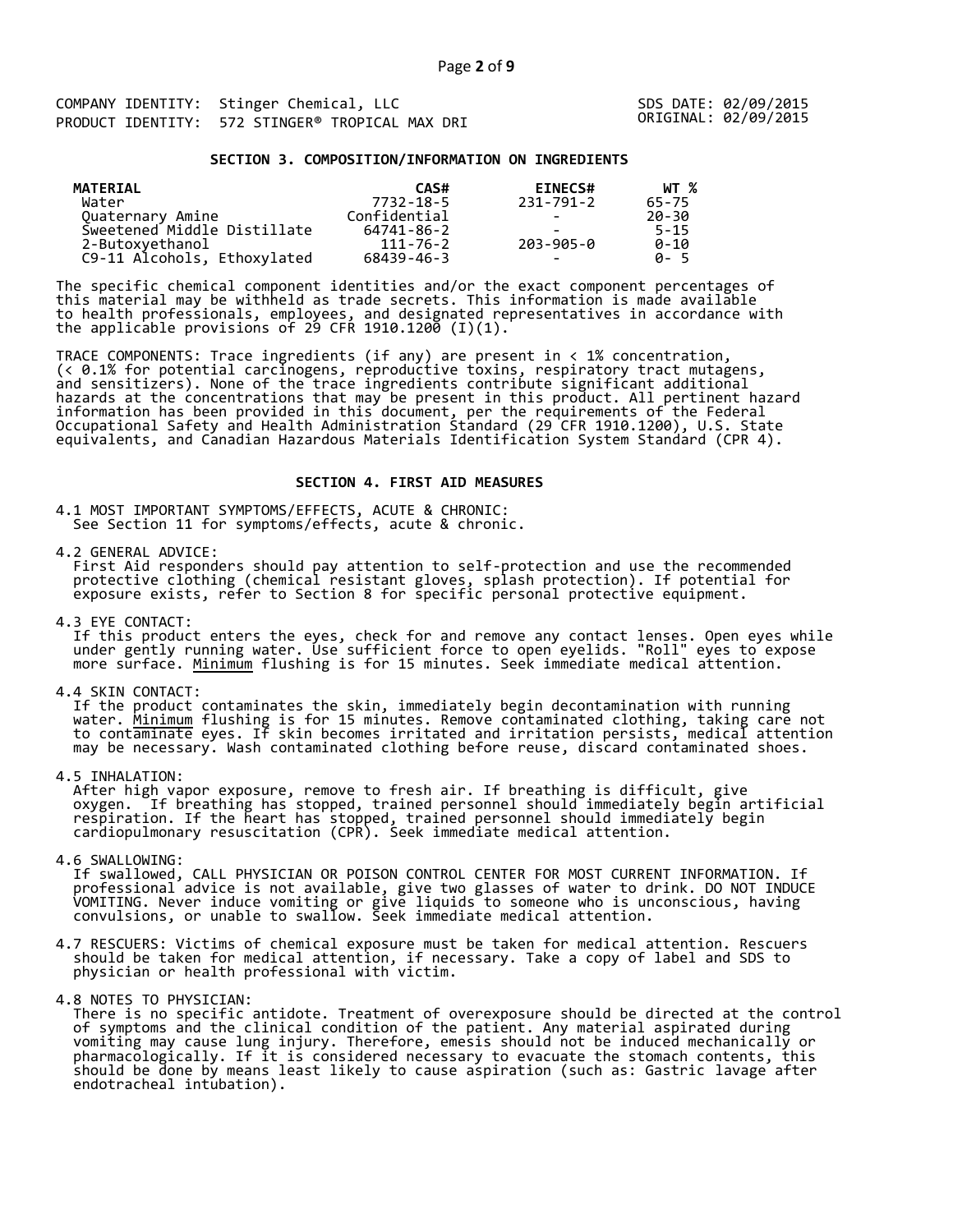## **SECTION 5. FIRE FIGHTING MEASURES**

- 5.1 FIRE & EXPLOSION PREVENTIVE MEASURES: NO open flames. Above flash point, use a closed system, ventilation, explosion-proof electrical equipment, lighting.
- 5.2 SUITABLE (& UNSUITABLE) EXTINGUISHING MEDIA: Use dry powder, AFFF, alcohol-resistant foam, water spray, carbon dioxide.
- 5.3 SPECIAL PROTECTIVE EQUIPMENT & PRECAUTIONS FOR FIRE FIGHTERS: Water spray may be ineffective on fire but can protect fire-fighters & cool closed containers. Use fog nozzles if water is used. Do not enter confined fire-space without full bunker gear. (Helmet with face shield, bunker coats, gloves & rubber boots).
- 5.4 SPECIFIC HAZARDS OF CHEMICAL & HAZARDOUS COMBUSTION PRODUCTS: COMBUSTIBLE! Isolate from oxidizers, heat, & open flame. Closed containers may explode if exposed to extreme heat. Applying to hot surfaces requires special precautions. Empty container very hazardous! Continue all label precautions!

## **SECTION 6. ACCIDENTAL RELEASE MEASURES**

- 6.1 SPILL AND LEAK RESPONSE AND ENVIRONMENTAL PRECAUTIONS: Uncontrolled releases should be responded to by trained personnel using pre-planned procedures. No action shall be taken involving personal risk without suitable training. Keep unnecessary and unprotected personnel from entering spill area. Do not touch or walk through material. Avoid breathing vapor or mist. Provide adequate ventilation. Proper protective equipment should be used. In case of a spill, clear the affected area, protect people, and respond with trained personnel. ELIMINATE all ignition sources (no smoking, flares, sparks, or flames in immediate area).
- 6.2 PERSONAL PRECAUTIONS, PROTECTIVE EQUIPMENT, EMERGENCY PROCEDURES: The proper personal protective equipment for incidental releases (such as: 1 Liter of the product released in a well-ventilated area), use impermeable gloves, they should be Level B: **triple-gloves (rubber gloves and nitrile gloves over latex gloves), chemical resistant suit and boots, hard-hat, and Self-Contained Breathing Apparatus** specific for the material handled, goggles, face shield, and appropriate body protection. In the event of a large release, use impermeable gloves, specific for the material handled, chemically resistant suit and boots, and hard hat, and Self-Contained Breathing Apparatus or respirator.

 Personal protective equipment are required wherever engineering controls are not adequate or conditions for potential exposure exist. Select NIOSH/MSHA approved based on actual or potential airborne concentrations in accordance with latest OSHA and/or ANSI recommendations.

6.3 ENVIRONMENTAL PRECAUTIONS:

 Stop spill at source. Construct temporary dikes of dirt, sand, or any appropriate readily available material to prevent spreading of the material. Close or cap valves and/or block or plug hole in leaking container and transfer to another container. Keep from entering storm sewers and ditches which lead to waterways, and if necessary, call the local fire or police department for immediate emergency assistance.

6.4 METHODS AND MATERIAL FOR CONTAINMENT & CLEAN-UP:

 Absorb spilled liquid with polypads or other suitable absorbent materials. If necessary, neutralize using suitable buffering material, (acid with soda ash or base with phosphoric acid), and test area with litmus paper to confirm neutralization. Clean up with non-combustible absorbent (such as: sand, soil, and so on). Shovel up and place all spill residue in suitable containers. dispose of at an appropriate waste disposal facility according to current applicable laws and regulations and product characteristics at time of disposal (see Section 13 - Disposal Considerations).

6.5 NOTIFICATION PROCEDURES:

 In the event of a spill or accidental release, notify relevant authorities in accordance with all applicable regulations. US regulations require reporting release of this material to the environment which exceed the applicable reportable quantity or oil spills which could reach any waterway including intermittent dry creeks. The National Response Center can be reached at (800)424-8802.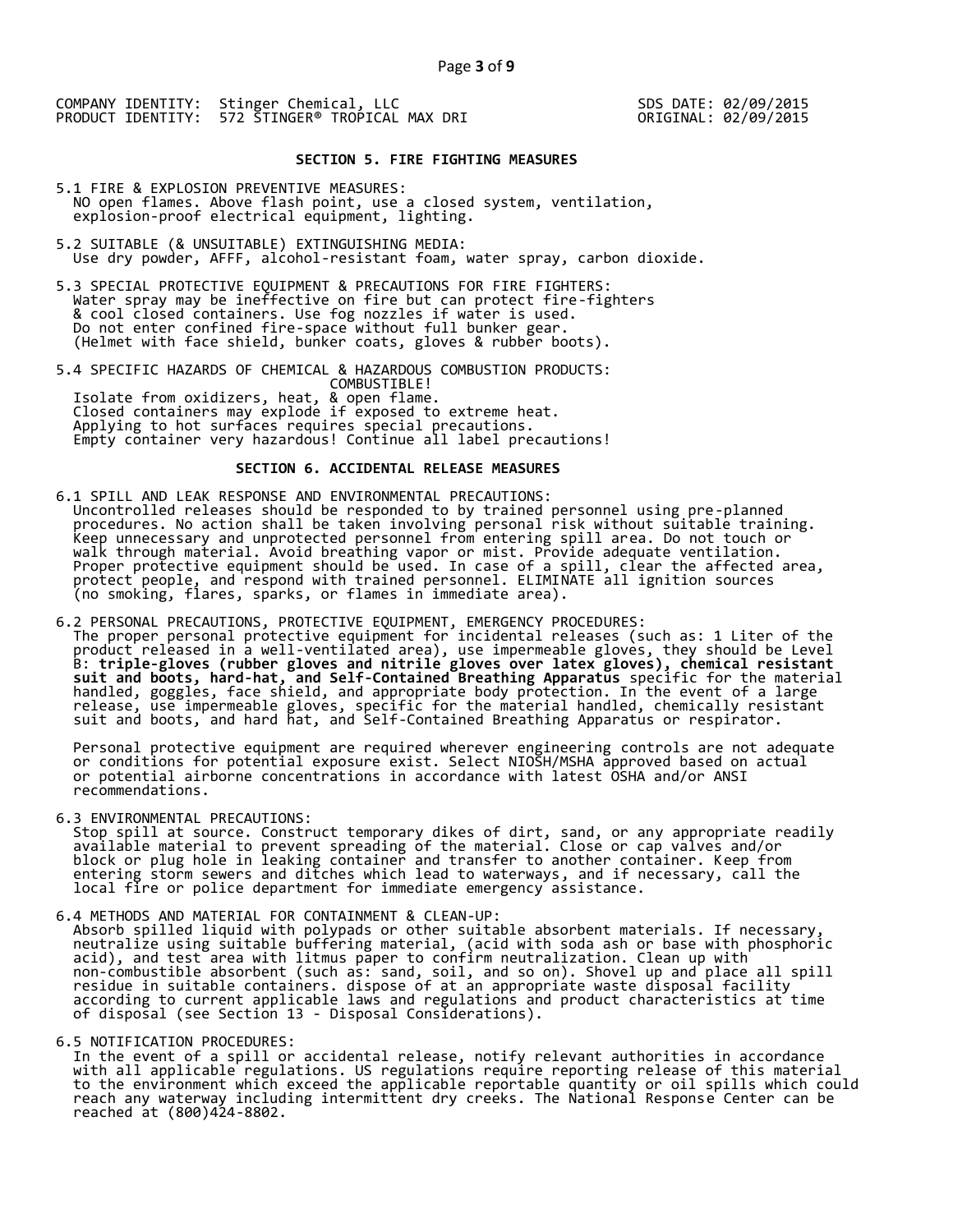### **SECTION 7. HANDLING AND STORAGE**

7.1 PRECAUTIONS FOR SAFE HANDLING: Isolate from oxidizers, heat, & open flame. Use only with adequate ventilation. Avoid or repeated breathing of vapor or spray mist. Do not get in eyes, on skin or clothing. Consult Safety Equipment Supplier. Wear goggles, face shield, gloves, apron & footwear impervious to material. Wash clothing before reuse. Avoid free fall of liquid. Ground containers when transferring. Do not flame cut, braze, or weld. Empty container very hazardous! Continue all label precautions!

7.2 CONDITIONS FOR SAFE STORAGE, INCLUDING ANY INCOMPATIBILITIES: Isolate from strong oxidants. Do not store above 49 C/120 F. Keep container tightly closed & upright when not in use to prevent leakage.

### **SECTION 7. HANDLING AND STORAGE (CONTINUED)**

7.3 NONBULK: CONTAINERS:

 Store containers in a cool, dry location, away from direct sunlight, sources of intense heat, or where freezing is possible. Material should be stored in secondary containers or in a diked area, as appropriate. Store containers away from incompatible chemicals (see Section 10, Stability and Reactivity). Post warning and "NO SMOKING" signs in storage and use areas, as appropriate. Empty containers should be handled with care. Never store food, feed, or drinking water in containers which held this product.

7.4 BULK CONTAINERS:

 All tanks and pipelines which contain this material must be labeled. Perform routine maintenance on tanks or pipelines which contain this product. Report all leaks immediately to the proper personnel.

7.5 TANK CAR SHIPMENTS:

 Tank cars carrying this product should be loaded and unloaded in strict accordance with tank-car manufacturer's recommendation and all established on-site safety procedures. Appropriate personal protective equipment must be used (see Section 8, Engineering Controls and Personal Protective Equipment.). All loading and unloading equipment must be inspected, prior to each use. Loading and unloading operations must be attended, at all times. Tank cars must be level, brakes must be set or wheels must be locked or blocked prior to loading or unloading. Tank car (for loading) or storage tanks (for unloading) must be verified to be correct for receiving this product and be properly prepared, prior to starting the transfer operations. Hoses must be verified to be in the correct positions, before starting transfer operations. A sample (if required) must be taken and verified (if required) prior to starting transfer operations. All lines must be blown-down and purged before disconnecting them from the tank car or vessel.

7.6 PROTECTIVE PRACTICES DURING MAINTENANCE OF CONTAMINATED EQUIPMENT: Follow practices indicated in Section 6 (Accidental Release Measures). Make certain application equipment is locked and tagged-out safely. Always use this product in areas where adequate ventilation is provided. Collect all rinsates and dispose of according to applicable Federal, State, Provincial, or local procedures.

7.7 EMPTY CONTAINER WARNING:

 Empty containers may contain residue and can be dangerous. Do not attempt to refill or clean containers without proper instructions. Empty drums should be completely drained and safely stored until appropriately reconditioned or disposed. Empty containers should be taken for recycling, recovery, or disposal through suitably qualified or licensed contractor and in accordance with governmental regulations. **DO NOT PRESSURIZE, CUT, WELD, BRAZE, SOLDER, DRILL, GRIND, OR EXPOSE SUCH CONTAINERS TO HEAT, FLAME, SPARKS, STATIC ELECTRICITY, OR OTHER SOURCES OF IGNITION. THEY MAY BURST AND CAUSE INJURY OR DEATH.**

### **SECTION 8. EXPOSURE CONTROLS/PERSONAL PROTECTION**

| <b>8.1 EXPOSURE LIMITS:</b> |              |                                                                                                   |                    |             |
|-----------------------------|--------------|---------------------------------------------------------------------------------------------------|--------------------|-------------|
| <b>MATERIAL</b>             | CAS#         |                                                                                                   | EINECS# TWA (OSHA) | TLV (ACGIH) |
| Water                       | 7732-18-5    | 231-791-2                                                                                         | None Known         | None Known  |
| Quaternary Amine            | Confidential | <b>Contract Contract</b>                                                                          | None Known         | None Known  |
| Sweetened Middle Distillate | 64741-86-2   | $\mathcal{L}_{\text{max}}$ and $\mathcal{L}_{\text{max}}$ . The set of $\mathcal{L}_{\text{max}}$ | 200 mg/m3          | 200 mg/m3   |
| 2-Butoxyethanol             | 111-76-2     |                                                                                                   | 203-905-0 50 ppm S | 20 ppm S    |
| C9-11 Alcohols, Ethoxylated | 68439-46-3   | <b>Contract Contract</b>                                                                          | None Known         | None Known  |

This product contains no EPA Hazardous Air Pollutants (HAP) in amounts  $> 0.1\%$ . EPA Hazardous Air Pollutants may be present in trace amounts (less than 0.1%): Cumene, Polycyclic Aromatics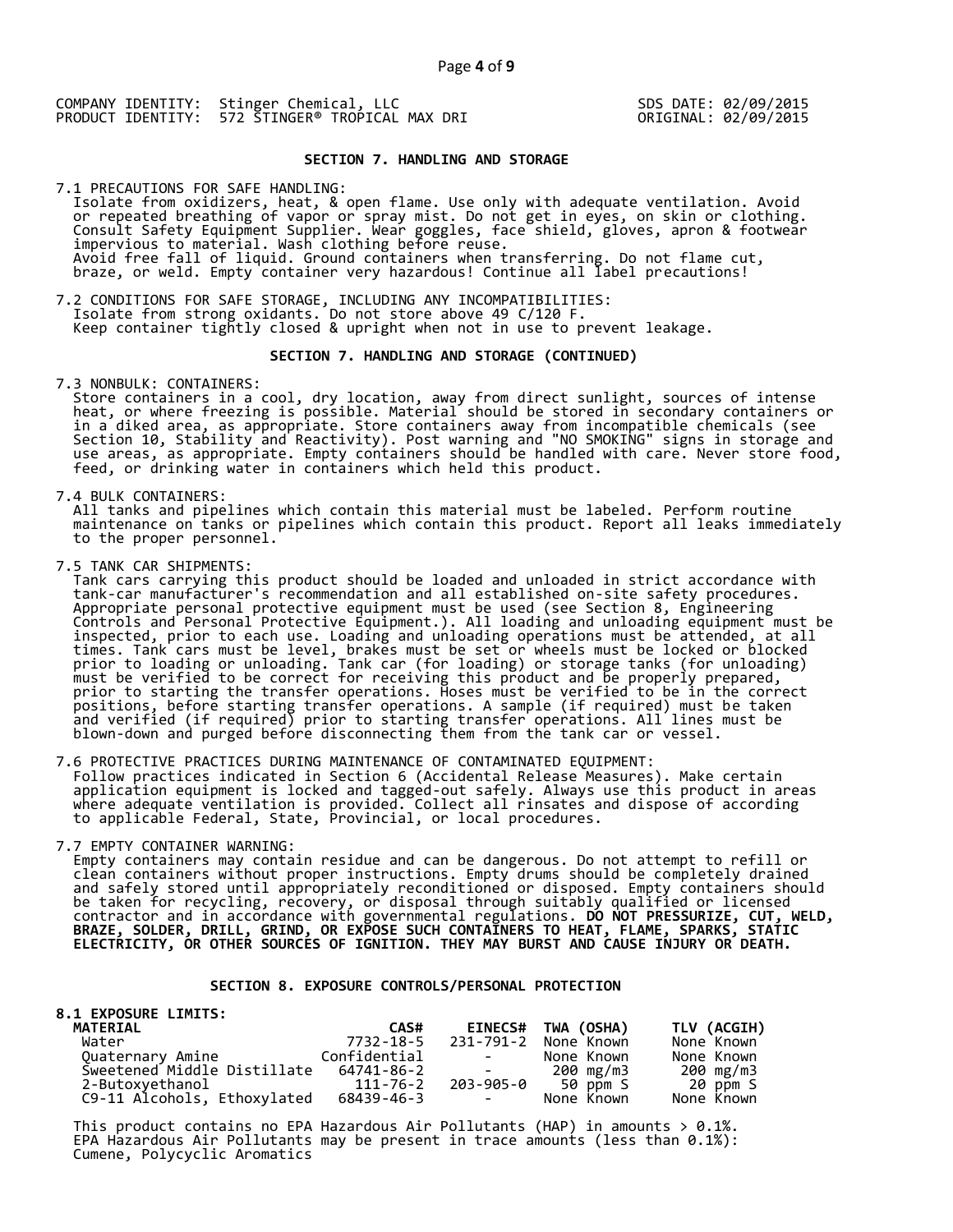## **SECTION 8. EXPOSURE CONTROLS/PERSONAL PROTECTION (CONTINUED)**

### **8.2 APPROPRIATE ENGINEERING CONTROLS:**

#### RESPIRATORY EXPOSURE CONTROLS

 Airborne concentrations should be kept to lowest levels possible. If vapor, dust or mist is generated and the occupational exposure limit of the product, or any component of the product, is exceeded, use appropriate NIOSH or MSHA approved air purifying or air-supplied respirator authorized in 29 CFR 1910.134, European Standard EN 149, or applicable State regulations, after determining the airborne concentration of the contaminant. Air supplied respirators should always be worn when airborne concentration of the contaminant or oxygen content is unknown. Maintain airborne contaminant concentrations below exposure limits. If adequate ventilation is not available or there is potential for airborne exposure above the exposure limits, a respirator may be worn up to the respirator exposure limitations, check with respirator equipment manufacturer's recommendations/limitations. For particulates, a particulate respirator (NIOSH Type N95 or better filters) may be worn. If oil particles (such as: lubricants, cutting fluids, glycerine, and so on) are present, use a NIOSH Type R or P filter. For a higher level of protection, use positive pressure supplied air respiration protection or Self-Contained Breathing Apparatus or if oxygen levels are below 19.5% or are unknown.

 EMERGENCY OR PLANNED ENTRY INTO UNKNOWN CONCENTRATIONS OR IDLH CONDITIONS Positive pressure, full-face piece Self-Contained Breathing Apparatus; or positive pressure, full-face piece Self-Contained Breathing Apparatus with an auxilliary positive pressure Self-Contained Breathing Apparatus.

VENTILATION<br>LOCAL EXHAUST: LOCAL EXHAUST: Necessary MECHANICAL (GENERAL): Necessary<br>SPECIAL: None OTHER: None SPECIAL: None OTHER: None Please refer to ACGIH document, "Industrial Ventilation, A Manual of Recommended Practices", most recent edition, for details.

### **8.3 INDIVIDUAL PROTECTION MEASURES, SUCH AS PERSONAL PROTECTIVE EQUIPMENT:**

EYE PROTECTION:

 Safety eyewear complying with an approved standard should be used when a risk assessment indicates this is necessary to avoid exposure to liquid splashes, mists or dusts. If contact is possible, chemical splash goggles should be worn, when a higher degree of protection is necessary, use splash goggles or safety glasses. Face-shields are recommended when the operation can generate splashes, sprays or mists.

HAND PROTECTION:

 Use gloves chemically resistant to this material. Glove must be inspected prior to use. Preferred examples: Butyl rubber, Chlorinated Polyethylene, Polyethylene, Ethyl vinyl alcohol laminate ("EVAL"), Polyvinyl alcohol ("PVA"). Examples of acceptable glove barrier materials include: Natural rubber ("latex"), Neoprene, Nitrile/butadiene rubber ("nitrile") or ("NBR"), Polyvinyl chloride ("PVC") or "vinyl"), Viton. Chemical-resistant, impervious gloves complying with an approved standard should be worn at all times when handling chemical products if a risk assessment indicates this is necessary. Considering the parameters specified by the glove manufacturer, check during use that the gloves are still retaining their protective properties. It should be noted that the time to breakthrough for any glove material may be different for different glove manufacturers. In the case of mixtures, consisting of several substances, the protection time of the gloves cannot be accurately estimated. Use proper glove removal technique (without touching glove's outer surface) to avoid skin contact with this product. Dispose of contaminated gloves after use in accordance with applicable laws and good practices. Wash and dry hands.

#### BODY PROTECTION:

 Use body protection appropriate for task. Cover-all, rubber aprons, or chemical protective clothing made from impervious materials are generally acceptable, depending on the task.

### WORK & HYGIENIC PRACTICES:

 Wash hands, forearms and face thoroughly after handling chemical products, before eating, smoking and using toilet facilities and at the end of the working period. Provide readily accessible eye wash stations & safety showers. Remove clothing that becomes contaminated. Destroy contaminated leather articles. Launder or discard contaminated clothing.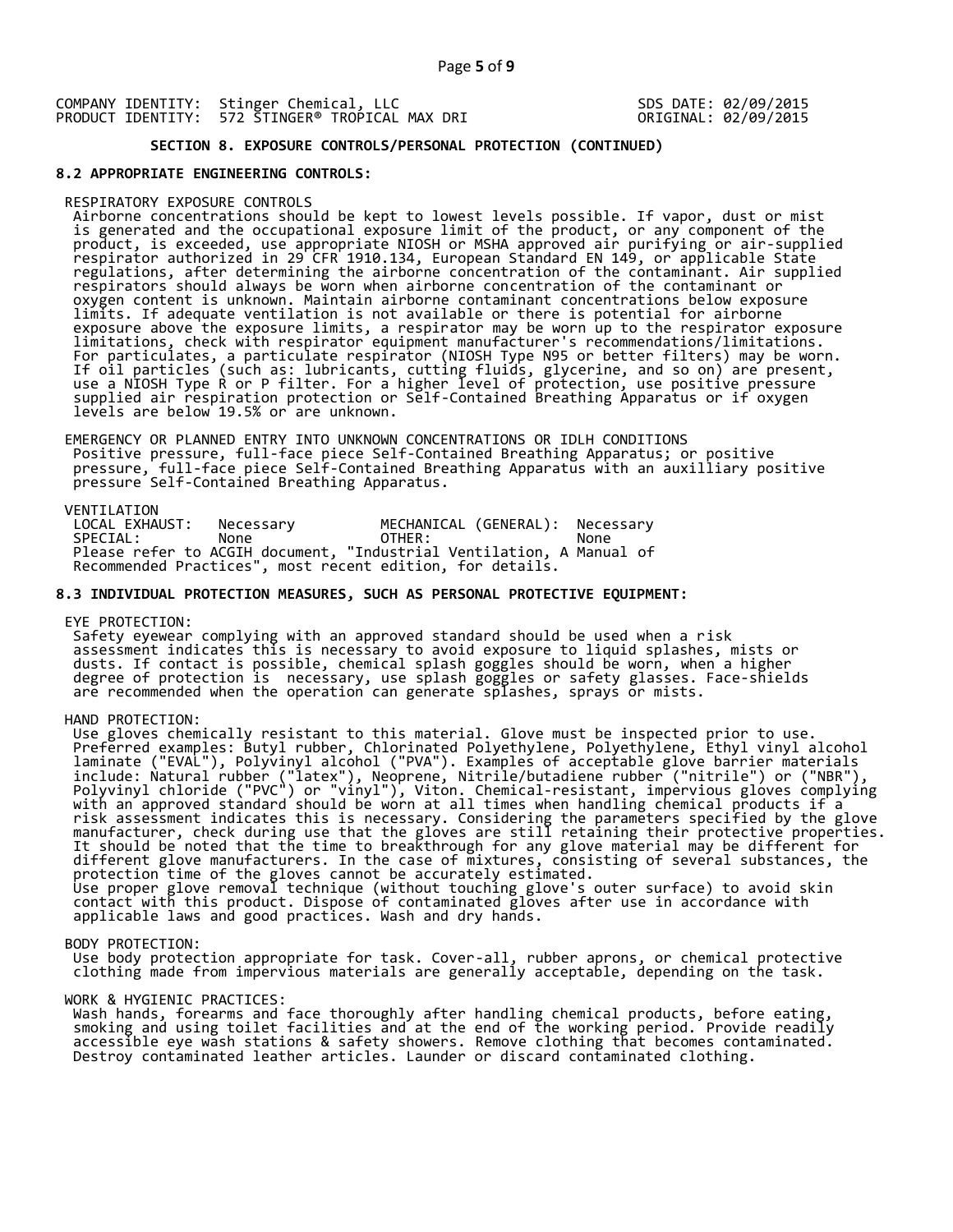## **SECTION 9. PHYSICAL & CHEMICAL PROPERTIES**

| APPEARANCE:                                                                          | Liquid, Water-White                                                                                                           |
|--------------------------------------------------------------------------------------|-------------------------------------------------------------------------------------------------------------------------------|
| ODOR:                                                                                | Mild                                                                                                                          |
| ODOR THRESHOLD:                                                                      | Not Available                                                                                                                 |
| pH (Neutrality):                                                                     | Not Available                                                                                                                 |
| MELTING POINT/FREEZING POINT:                                                        |                                                                                                                               |
| BOILING RANGE (IBP, 50%, Dry Point):                                                 |                                                                                                                               |
| FLASH POINT (TÈST METHOD):                                                           |                                                                                                                               |
| EVAPORATION RATE (n-Butyl Acetate=1):                                                | Not Available<br>111  136  332* C / 232  278  630* F (*=End Point)<br>62 C / 145 F (TCC) (Lowest Component)<br>Not Applicable |
| FLAMMABILITY CLASSIFICATION:                                                         | Class III-A                                                                                                                   |
| LOWER FLAMMABLE LIMIT IN AIR (% by vol):<br>UPPER FLAMMABLE LIMIT IN AIR (% by vol): | 0.95 (Lowest Component)                                                                                                       |
|                                                                                      | Not Available                                                                                                                 |
| VAPOR PRESSURE (mm of Hg)@20 C                                                       | 17.2                                                                                                                          |
| VAPOR DENSITY (air=1):                                                               | 0.783                                                                                                                         |
| GRAVITY @ 68/68 F / 20/20 C:                                                         |                                                                                                                               |
| DENSITY:                                                                             | 0.996                                                                                                                         |
| SPECIFIC GRAVITY (Water=1):                                                          | 0.998                                                                                                                         |
| POUNDS/GALLON:                                                                       | 8.311                                                                                                                         |
| WATER SOLUBILITY:                                                                    | Complete                                                                                                                      |
| PARTITION COEFFICIENT (n-Octane/Water):                                              | Not Available                                                                                                                 |
| AUTO IGNITION TEMPERATURE:                                                           | 254 C / 490 F                                                                                                                 |
| DECOMPOSITION TEMPERATURE:                                                           | Not Available                                                                                                                 |
| TOTAL VOC'S (TVOC)*:                                                                 | 6.0 Vol% / 54.1 g/L / .4 Lbs/Gal<br>17.0 Vol% / 54.1 g/L / 1 Lbs/Gal                                                          |
| NONEXEMPT VOC'S (CVOC)*:                                                             | 17.0 Vol% / 54.1 g/L / .4 Lbs/Gal                                                                                             |
| HAZARDOUS AIR POLLUTANTS (HAPS):                                                     | 0.0 Wt% /0.0 $g/L$ / 0.000 Lbs/Gal                                                                                            |
| NONEXEMPT VOC PARTIAL PRESSURE (mm of Hg @ 20 C)                                     | 0.0                                                                                                                           |
| VISCOSITY @ 20 C (ASTM D445):                                                        | Not Available                                                                                                                 |
| * Using CARB (California Air Resources Board Rules).                                 |                                                                                                                               |

### **SECTION 10. STABILITY & REACTIVITY**

10.1 REACTIVITY & CHEMICAL STABILITY: Stable under normal conditions, no hazardous reactions when kept from incompatibles.

10.2 POSSIBILITY OF HAZARDOUS REACTIONS & CONDITIONS TO AVOID: Isolate from oxidizers, heat, & open flame.

10.3 INCOMPATIBLE MATERIALS: Reacts with strong oxidants, causing fire & explosion hazard.

10.4 HAZARDOUS DECOMPOSITION PRODUCTS: Carbon Monoxide, Carbon Dioxide from burning.

10.5 HAZARDOUS POLYMERIZATION: Will not occur.

## **SECTION 11. TOXICOLOGICAL INFORMATION**

## **11.1 ACUTE HAZARDS**

 11.11 EYE & SKIN CONTACT: Primary irritation to skin, defatting, dermatitis. Absorption thru skin increases exposure. Primary irritation to eyes, redness, tearing, blurred vision. Liquid can cause eye irritation. Wash thoroughly after handling.

 11.12 INHALATION: Anesthetic. Irritates respiratory tract. Acute overexposure can cause serious nervous system depression. Vapor harmful. Breathing vapor can cause irritation. Acute overexposure can cause harm to affected organs by routes of entry.

 11.13 SWALLOWING: Harmful or fatal if swallowed. Swallowing can cause abdominal irritation, nausea, vomiting & diarrhea. The symptoms of chemical pneumonitis may not show up for a few days.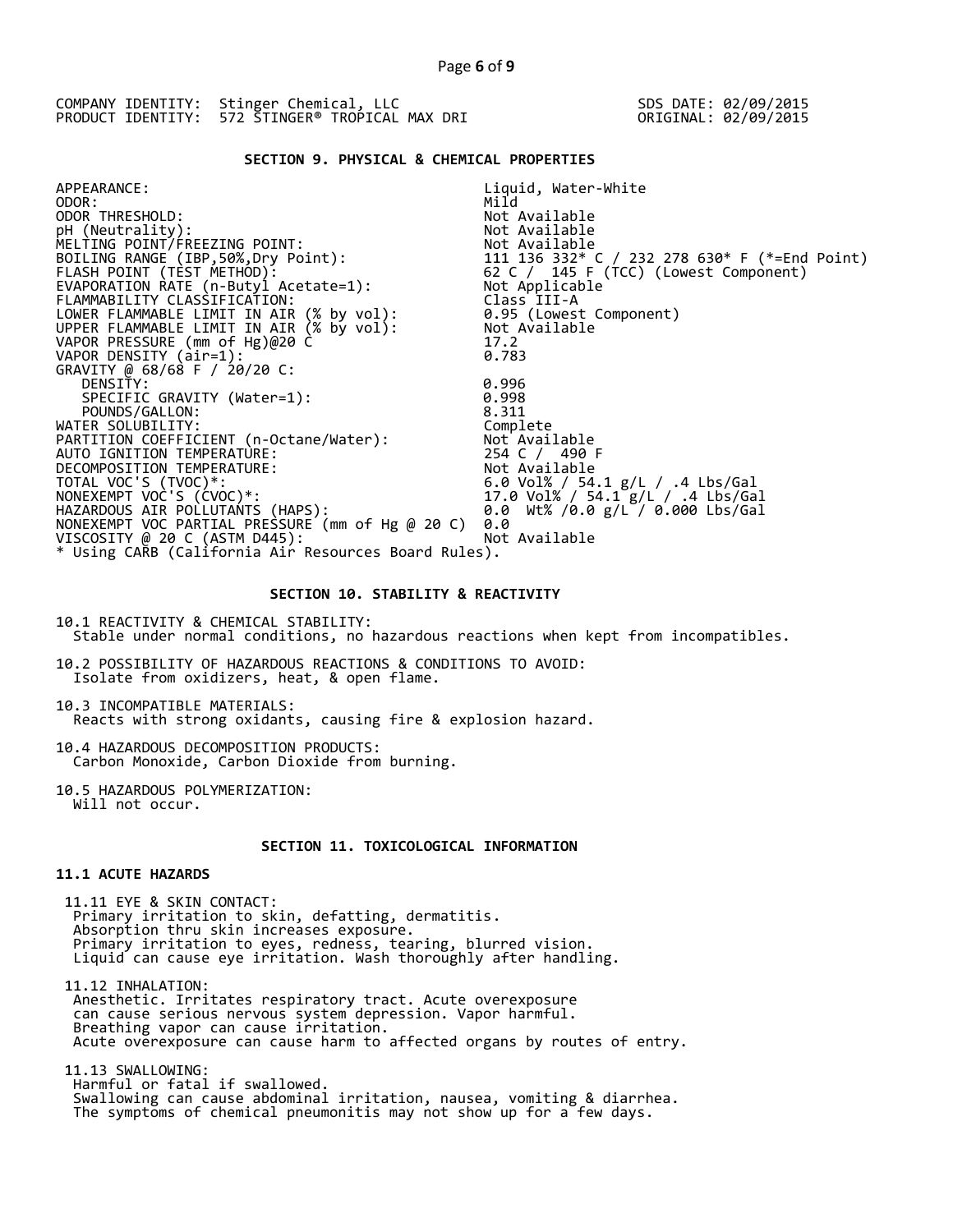## **SECTION 11. TOXICOLOGICAL INFORMATION (CONTINUED)**

### **11.2 SUBCHRONIC HAZARDS/CONDITIONS AGGRAVATED**

 MEDICAL CONDITIONS AGGRAVATED BY EXPOSURE: Pre-existing disorders of any target organs mentioned in this Document can be aggravated by over-exposure by routes of entry to components of this product. Persons with these disorders should avoid use of this product.

#### **11.3 CHRONIC HAZARDS**

 11.31 CANCER, REPRODUCTIVE & OTHER CHRONIC HAZARDS: This product has no carcinogens listed by IARC, NTP, NIOSH, OSHA or ACGIH, as of this date, greater or equal to 0.1%. This product contains less than 1 ppm of Benzene. Not considered hazardous in such low concentrations. Absorption thru skin may be harmful.

11.32 TARGET ORGANS: May cause damage to target organs, based on animal data.

11.33 IRRITANCY: Irritating to contaminated tissue.

11.34 SENSITIZATION: No component is known as a sensitizer.

11.35 MUTAGENICITY: No known reports of mutagenic effects in humans.

11.36 EMBRYOTOXICITY: No known reports of embryotoxic effects in humans.

11.37 TERATOGENICITY: No known reports of teratogenic effects in humans.

11.38 REPRODUCTIVE TOXICITY: No known reports of reproductive effects in humans.

 A MUTAGEN is a chemical which causes permanent changes to genetic material (DNA) such that the changes will propagate across generational lines. An EMBRYOTOXIN is a chemical which causes damage to a developing embryo (such as: within the first 8 weeks of pregnancy in humans), but the damage does not propagate across generational lines. A TERATOGEN is a chemical which causes damage to a developing fetus, but the damage does not propagate across generational lines. A REPRODUCTIVE TOXIN is any substance which interferes in any way with the reproductive process.

### **11.4 MAMMALIAN TOXICITY INFORMATION**

| <b>MATERIAL</b>             | CAS#     | <b>EINECS#</b>       | LOWEST KNOWN LETHAL DOSE DATA<br>LOWEST KNOWN LD50 (ORAL) |
|-----------------------------|----------|----------------------|-----------------------------------------------------------|
| Ethylene Glycol Butyl Ether | 111-76-2 | and the state of the | 320.0 mg/kg(Rabbits)<br>LOWEST KNOWN LC50 (VÁPORS)        |
| Ethylene Glycol Butyl Ether | 111-76-2 | $\sim$               | 700 ppm (Mice)                                            |

### **SECTION 12. ECOLOGICAL INFORMATION**

### **12.1 ALL WORK PRACTICES MUST BE AIMED AT ELIMINATING ENVIRONMENTAL CONTAMINATION.**

12.2 EFFECT OF MATERIAL ON PLANTS AND ANIMALS: This product may be harmful or fatal to plant and animal life if released into the environment. Refer to Section 11 (Toxicological Information) for further data on the effects of this product's components on test animals.

12.3 EFFECT OF MATERIAL ON AQUATIC LIFE: The most sensitive known aquatic group to any component of this product is: Tidewater Silversides 1250 ppm or mg/L (96 hour exposure). Keep out of sewers and natural water supplies. Environmental effects of the substance have not been investigated adequately.

12.4 MOBILITY IN SOIL Mobility of this material has not been determined.

12.5 DEGRADABILITY This product is completely biodegradable.

12.6 ACCUMULATION Bioaccumulation of this product has not been determined.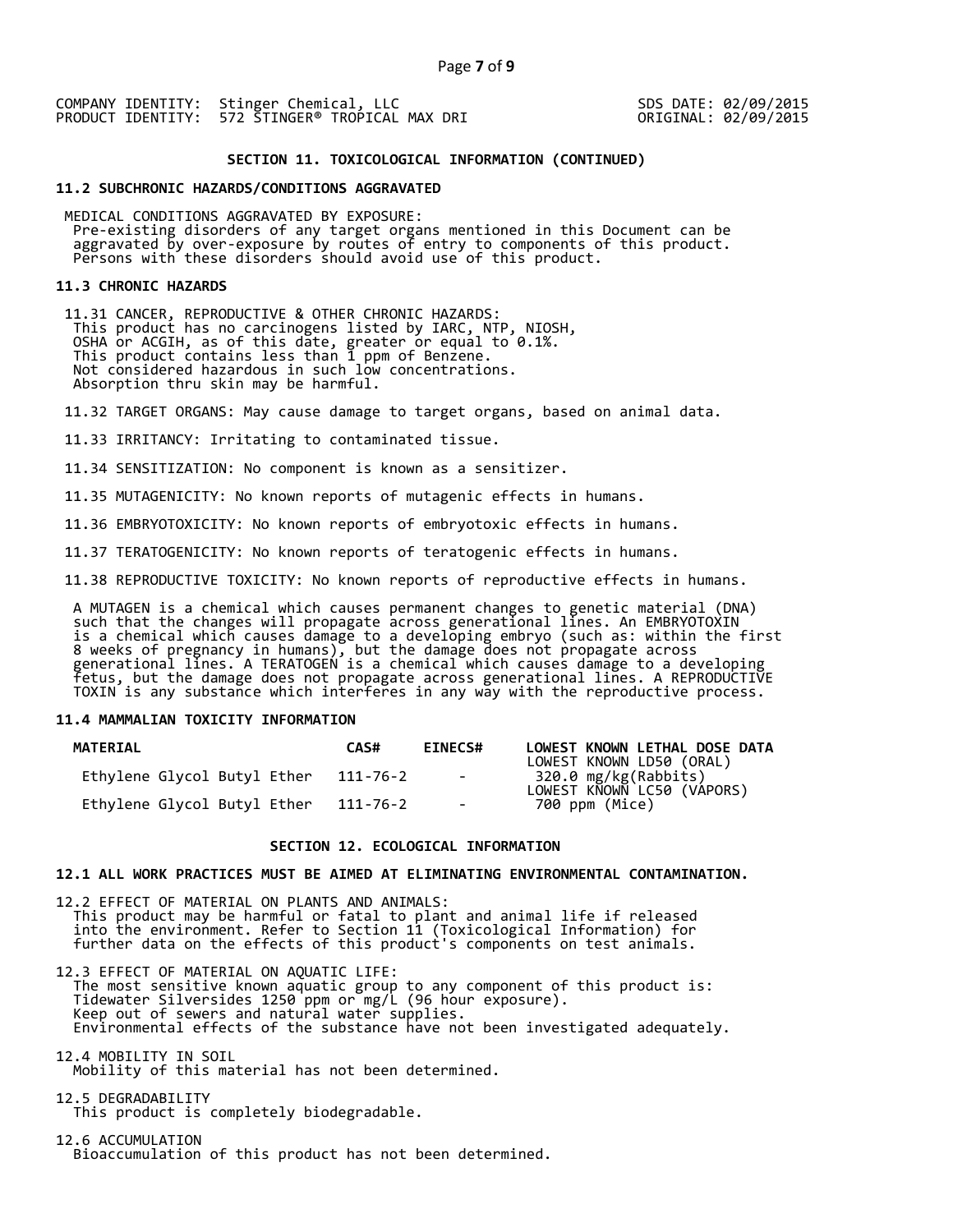### **SECTION 13. DISPOSAL CONSIDERATIONS**

The generation of waste should be avoided or minimized wherever possible. Dispose of surplus and non-recyclable products via a licensed waste disposal contractor. Waste should not be disposed of untreated to the sewer unless fully compliant with the requirements of all authorities with jurisdiction. Waste packaging should be recycled. Incineration or landfill should only be considered when recycling is not feasible. This material and its container must be disposed of in a safe way. Care should be taken when handling emptied containers that have not been cleaned or rinsed out. Empty containers and liners may retain some product residues. Vapor from some product residues may create a highly flammable or explosive atmosphere inside the container. **DO NOT PRESSURIZE, CUT, WELD, BRAZE, SOLDER, DRILL, GRIND, OR EXPOSE USED CONTAINERS TO HEAT, FLAME, SPARKS, STATIC ELECTRICITY, OR OTHER SOURCES OF IGNITION. THEY MAY BURST AND CAUSE INJURY OR DEATH.** Avoid dispersal of spilled material and runoff and contact with soil, waterways, drains and sewers. Processing, use or contamination may change the waste disposal requirements. Do not dispose of on land, in surface waters, or in storm drains. Waste should be recycled or disposed of in accordance with regulations. Large amounts should be collected for reuse or consigned to licensed hazardous waste haulers for disposal. **ALL DISPOSAL MUST BE IN ACCORDANCE WITH ALL FEDERAL, STATE, PROVINCIAL, AND LOCAL REGULATIONS. IF IN DOUBT, CONTACT PROPER AGENCIES.** 

### **SECTION 14. TRANSPORT INFORMATION**

MARINE POLLUTANT: No DOT/TDG SHIP NAME: NON BULK: NOT REGULATED

BULK: NA1993, Combustible liquid, N.O.S., (contains: Butoxyethanol), PG-III Combustible liquid. Not DOT regulated on trucks in containers of < 119 gallons.

| DRUM LABEL:  | None (Combustible Liquid) |
|--------------|---------------------------|
| IATA / ICAO: | Not Regulated             |
| IMO / IMDG:  | Not Regulated             |

EMERGENCY RESPONSE GUIDEBOOK NUMBER: 128

## **SECTION 15. REGULATORY INFORMATION**

### **15.1 EPA REGULATION:**

**SARA SECTION 311/312 HAZARDS: Acute Health, Chronic Health, Fire** 

All components of this product are on the TSCA list. SARA Title III Section 313 Supplier Notification This product contains the indicated <\*> toxic chemicals subject to the reporting requirements of Section 313 of the Emergency Planning & Community Right-To-Know Act of 1986 & of 40 CFR 372. This information must be included in all MSDSs that are copied and distributed for this material.

| SARA TITLE III INGREDIENTS | CAS# | <b>EINECS#</b> | WT% (REG.SECTION) | <b>RQ(LBS)</b> |
|----------------------------|------|----------------|-------------------|----------------|
| *2-Butoxyethanol           |      |                |                   | None           |

## **15.2 STATE REGULATIONS:**

CALIFORNIA SAFE DRINKING WATER & TOXIC ENFORCEMENT ACT (PROPOSITION 65):

This product contains no chemicals known to the State of California

to cause cancer or reproductive toxicity.

#### **15.3 INTERNATIONAL REGULATIONS**

 The identified components of this product are listed on the chemical inventories of the following countries:

 Australia (AICS), Canada (DSL or NDSL), China (IECSC), Europe (EINECS, ELINCS), Japan (METI/CSCL, MHLW/ISHL), South Korea (KECI), New Zealand (NZIoC), Philippines (PICCS), Switzerland (SWISS), Taiwan (NECSI), USA (TSCA).

## **15.4 CANADA: WORKPLACE HAZARDOUS MATERIALS INFORMATION SYSTEM (WHMIS)**

 B3: Combustible Liquid. D2B: Irritating to skin / eyes.

 This product was classified using the hazard criteria of the Controlled Products Regulations (CPR). This Document contains all information required by the CPR.